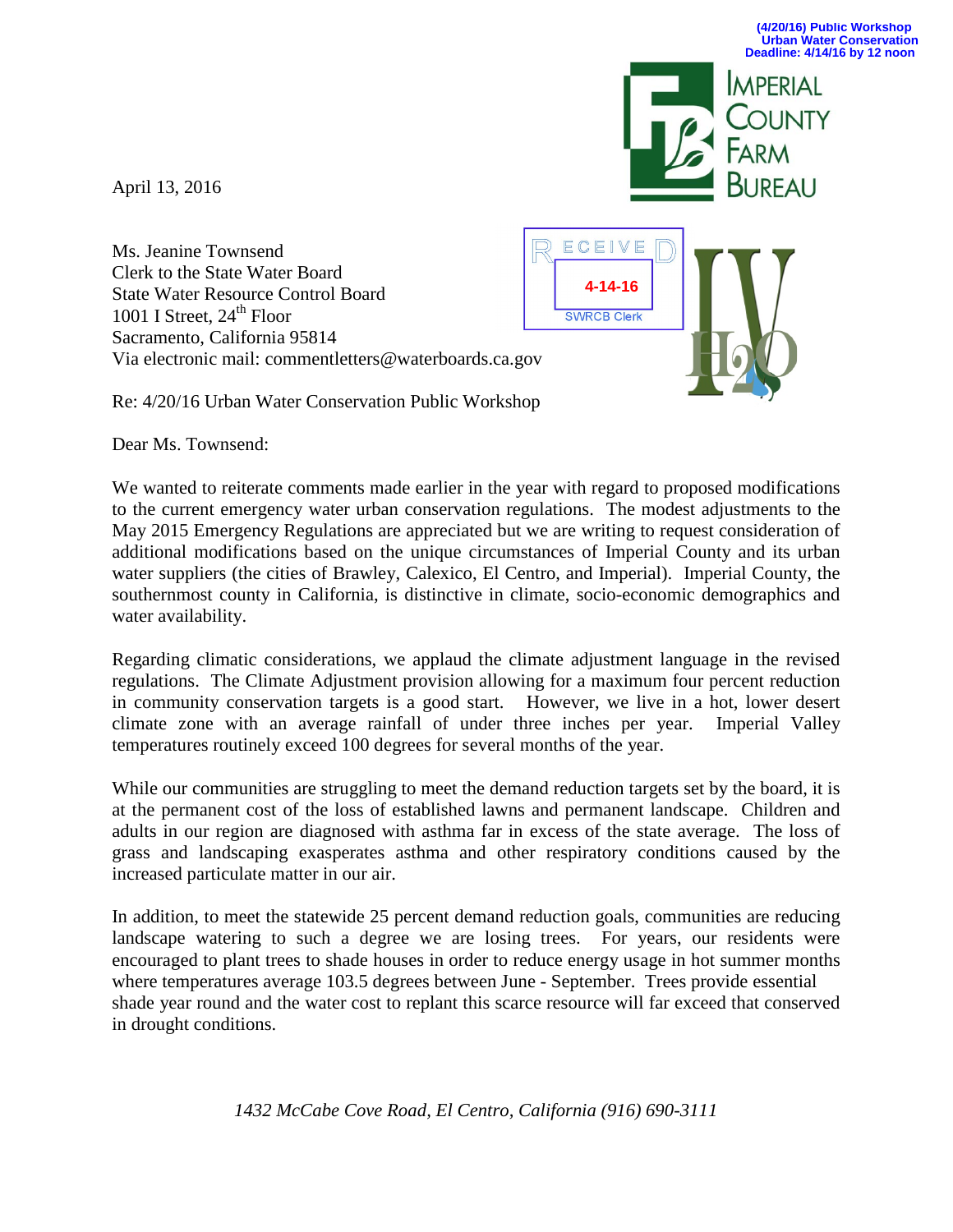Ms. Jeanine Townsend April 13, 2016 Page 2

We also can appreciate the extension and modification of the Commercial Agriculture Exclusion and the introduction of the New Local Drought-Resilient Supply Credit. With regard to the credit, we ask that the board consider giving our region credit for extraordinary valley-wide conservation efforts. The proposed credit, as it stands, serves only to benefit the recipient or end user of those supplies, and similar consideration should be granted to the communities that have the more arduous and complex task of generating these drought-resilient supplies from their conservation and transfer programs. From 2014-2015, our region conserved over 1 million acre feet or 326,000,000,000 gallons of water through Imperial Irrigation District conservation programs. This conserved water was delivered to urban Southern California communities to provide water supply reliability and drought resilience due to IID's senior present perfected water rights. The Board should recognize these conservation achievements and provide a modest four percent drought-resilient supply credit to our region which is collectively responsible for ensuring California does not exceed its 4.4 million acre-feet annual entitlement by assisting its urban neighbors through these massive conservation programs.

Finally, we wish to echo a request outlined in a December 2, 2015 letter from Tina Shields representing IID (attached) regarding a Disadvantaged Communities Adjustment. Our cities are responding to the emergency regulations with extremely limited resources. All but one of the seven cities in Imperial County are classified as disadvantaged communities. Our cities should not be asked to compromise other services by redirected limited resources to extraordinary conservation regulations. We ask that the Board consider a cap on conservation targets of 15 percent for these communities.

The Imperial Valley uses 100 percent locally sourced water diverted from the Colorado River. Being an isolated, rural desert community, all of our agricultural business and municipal and industrial users are aware of this precious and limited resource and always do their best to use their supplies efficiently. We ask that the Board recognize the unique conditions and circumstances of the region and consider additional modifications to conservation credits and targets for the cities of Brawley, Calexico, El Centro, and Imperial.

Again, we applaud the State Board for the proposed changes in the statewide reductions and ask that additional consideration be given to our region.

Sincerely,

 $X - 64$ 

Lawrence Cox Jack Vessey President Chairman Imperial County Farm Bureau Imperial Valley Water

(IVH2O)

Attachment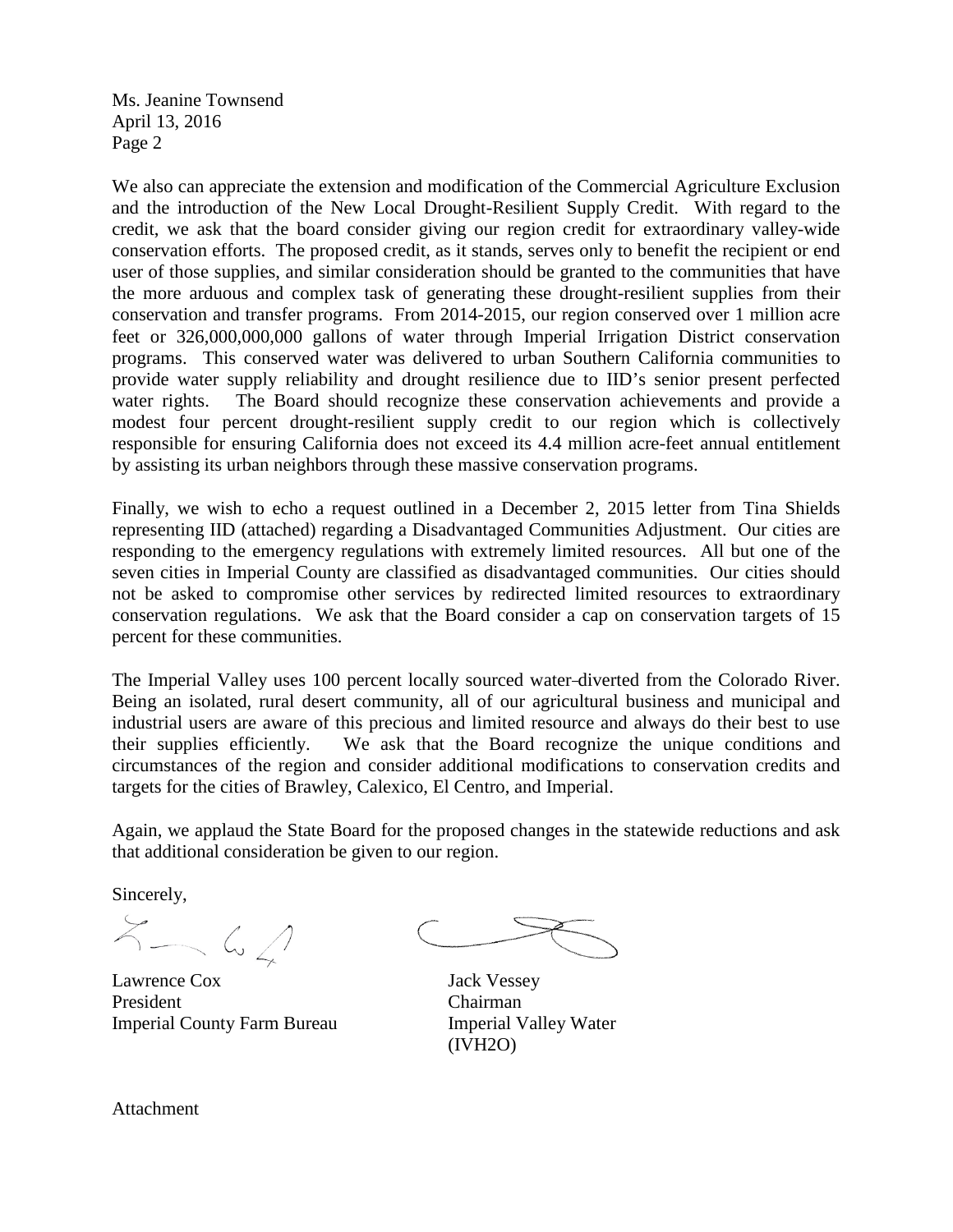www.iid.com



Since 1911

December 2, 2015

Ms. Jeanine Townsend Clerk of the Board **State Water Resources Control Board** 1001 | Street, 24th Floor Sacramento, California 95814 Via electronic mail: commentletters@waterboards.ca.gov

Comment Letter - Urban Water Conservation Workshop Re:

Dear Ms. Townsend:

Imperial Irrigation District is pleased to be able to offer these comments on the Notice of Public Workshop for Urban Water Conservation dated November 6, 2015. In the interest of avoiding duplicative comments, IID supports and incorporates by reference the comments submitted to the State Water Resources Control Board on November 30, 2015, by the Association of California Water Agencies.

IID has the following additional comments for consideration by the SWRCB:

Urban Regulations Only. IID believes it is vitally important for the SWRCB 1. to recognize that there are fundamental differences between urban water suppliers and agricultural water suppliers, even when, as is the case with IID, an agricultural water supplier also provides water to urban areas located within its boundaries. It is for this reason that IID strongly supports continuing to limit these emergency water conservation measures to potable water suppliers.

 $2<sub>1</sub>$ Climate Adjustment. As noted in the ACWA comments, there is a need to adjust the urban water conservation regulations to reflect the very real differences in climate among the different portions of California. The urban areas within  $ID$ including the cities of Brawley, Calexico, El Centro and Imperial – are located in one of the hottest and driest portions of southern California. Water use in these areas to maintain outdoor vegetation and supply residential, commercial and industrial uses inevitably will be greater than water use for the exact same purpose in coastal areas. We believe that ACWA's proposal for climate adjustment strikes the appropriate balance between ensuring that all parts of California "do their part" and not penalizing those who live and work in desert regions such as the Imperial Valley.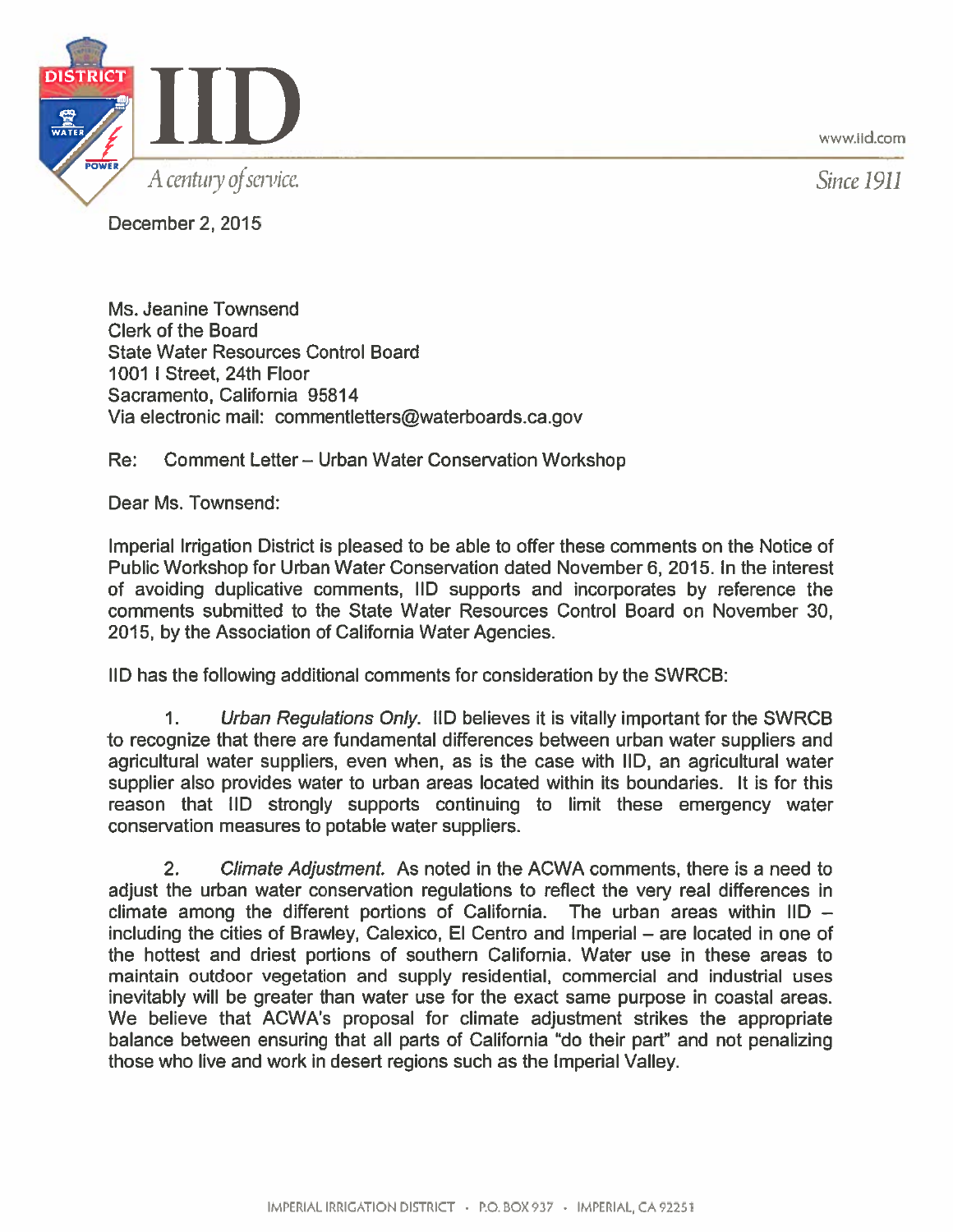$3<sub>1</sub>$ Disadvantaged Communities Adjustment. Water agencies across California have borne very large financial costs to respond to the current drought. In the Imperial Valley, cities are trying to implement the emergency regulations with extremely limited resources. All but one of the seven cities in Imperial Valley that IID provides raw water to are classified as disadvantaged communities; per capita income in Imperial County is only about 56 percent of the statewide average, nearly a quarter of the population is classified as below poverty level and local unemployment levels are almost always the highest in the state (approaching 24 percent in September 2015, which was an improvement from 2014). When confronted with a choice between spending limited funds to implement demand reduction programs, initiate enforcement actions, or provide for community priorities such as adequate fire and police protection or improvements to outdated essential infrastructure projects, city councils will naturally choose to protect health and human safety. Accordingly, IID proposes that the SWRCB include an adjustment for disadvantaged communities within the new regulations. Specifically, we suggest that water conservation requirements in those communities be capped at a reduction of no more than 15 percent from 2013 levels. We believe that this conservation requirement would ensure that disadvantaged communities (like those in Imperial County) will contribute to the statewide conservation goal in a manner that will not drain their already-strained financial resources.

4. Sustainable Supplies Adjustment. As the SWRCB is well aware, IID is partnering with the San Diego County Water Authority, Coachella Valley Water District, and the Metropolitan Water District of Southern California in a series of large-scale, agriculture-to-urban water transfers from the Imperial Valley under the auspices of the Quantification Settlement Agreement (QSA). These programs focus on the more complex but effective efficiency-based conservation rather than demand reduction measures. Real conservation is critical not only to the California Colorado River 4.4 Plan, but it also ensures water supply resilience and reliability to southern California. particularly during a statewide drought. A November 21, 2015 San Diego Union-Tribune article reported that these conserved water transfers have provided a more than ample supply of water for some of these urban areas, and have done so in a mutually agreed upon format. Indeed, forced cutbacks to certain QSA parties could in fact prove counter-productive due to longstanding Colorado River water rights, existing agreements and ongoing drought planning discussions that could complicate existing Colorado River operational policies and programs. Thus, a region's unique water supply circumstances and water rights should be considered and provide a basis for reductions in a public water system's conservation requirement regardless of the supply being imported or local, with credits given to areas that are already invested in existing long-term conservation and transfer programs and that are proactively managing their supplies. Similarly, long-term water supply certainty may not reside in traditional storage reservoirs but instead be based on annual diversion obligations, long-term